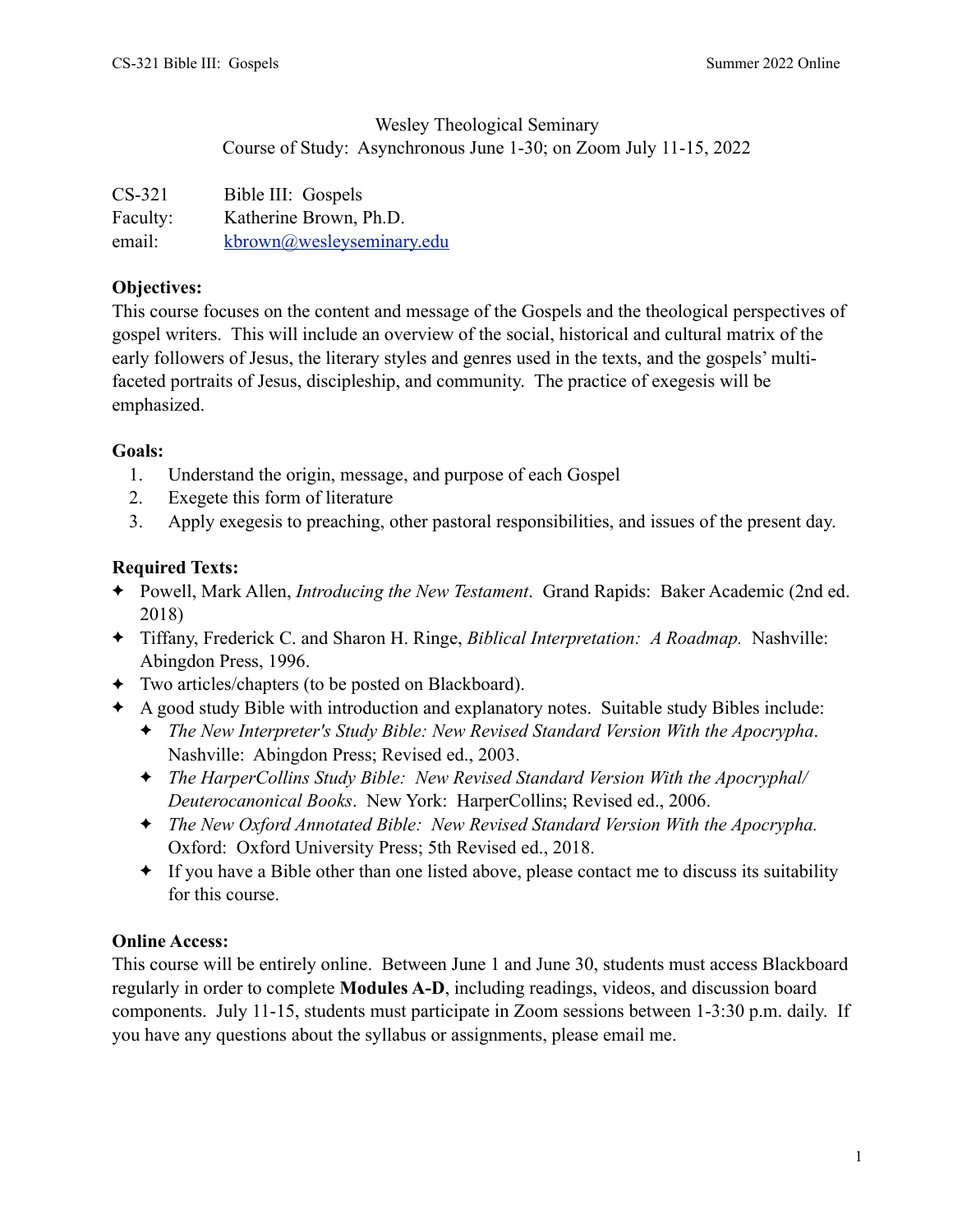### **Assignments and Assessment:**

- **Fifteen percent** of your overall grade will be based on presence and participation at the Zoom sessions July 11-15, 2022 (1-3:30 p.m. daily).
- **Forty-five percent** of your overall grade will be based on posts/replies for the Discussion Boards. Students must post/reply on *each* of the prompted discussion boards for Modules A-D. (Each discussion board bears a separate weight within this category, even if there are multiple boards within a single module.). The schedule of discussion boards is posted below. More detailed guidelines will be on Blackboard.
- **Five percent** of your overall grade will be based on post on the Start-Your-Own discussion board. No reply is due on this board.
- **Ten percent** of your overall grade will be based on your Luke assignment due July 11, 2022. This paper will be submitted on Blackboard. Rubric and and guidelines will be available on Blackboard.
- **Twenty-five percent** of your overall grade will be based on your Final Paper due July 15, 2022. This eight-page paper will (1) discuss a text from John's gospel and (2) synthesize the learning of the class with reference to the gospels' accounts of the crucifixion. This paper will be submitted on Blackboard. Rubric and and guidelines will be available on Blackboard.

Assignments in this class require you to engage with the readings assigned. You may choose but are not required to consult other resources (commentaries, dictionaries) such as those you may be familiar with from prior COS courses. On discussion boards and in the final paper, you must properly cite your sources. For readings which have been assigned for this class, include author/ page number(s) (i.e. "Powell, 141"). For Bible citations, provide book/chapter:verse (i.e. "Mark 1:1"). For purposes of this class, introductions, footnotes or other scholarly information from your study Bible may be cited simply giving the study Bible abbreviation and the note verse number (i.e. "*NISB* Mark Introduction," "*NISB* Mark 1:1-13 note," or "*NISB* Mark 1:1 note"; this example is given to make plain the importance of giving the note number; these are two different notes in the *NISB*). For any additional resources you choose to use, you must include author/title/publisher/ publication date/page number(s).

Please refer to your Wesley COS Student Handbook (on-line) for more information about Wesley's academic policies or contact the Course of Study office (202-885-8688).

# **Plagiarism:**

Plagiarism is regarded as a serious offense and will result in substantial penalties, including the possibility of academic dismissal. The faculty regard the following as forms of plagiarism or dishonesty:

- ✦ copying from another student's paper
- ✦ giving or receiving unauthorized assistance to or from another person
- $\triangle$  using unauthorized material during an examination<br>  $\triangle$  borrowing and presenting as one's own (i.e. without
- ✦ borrowing and presenting as one's own (i.e. without proper attribution) the composition or ideas of another; this includes direct quotation and/or paraphrasing of others' words/ideas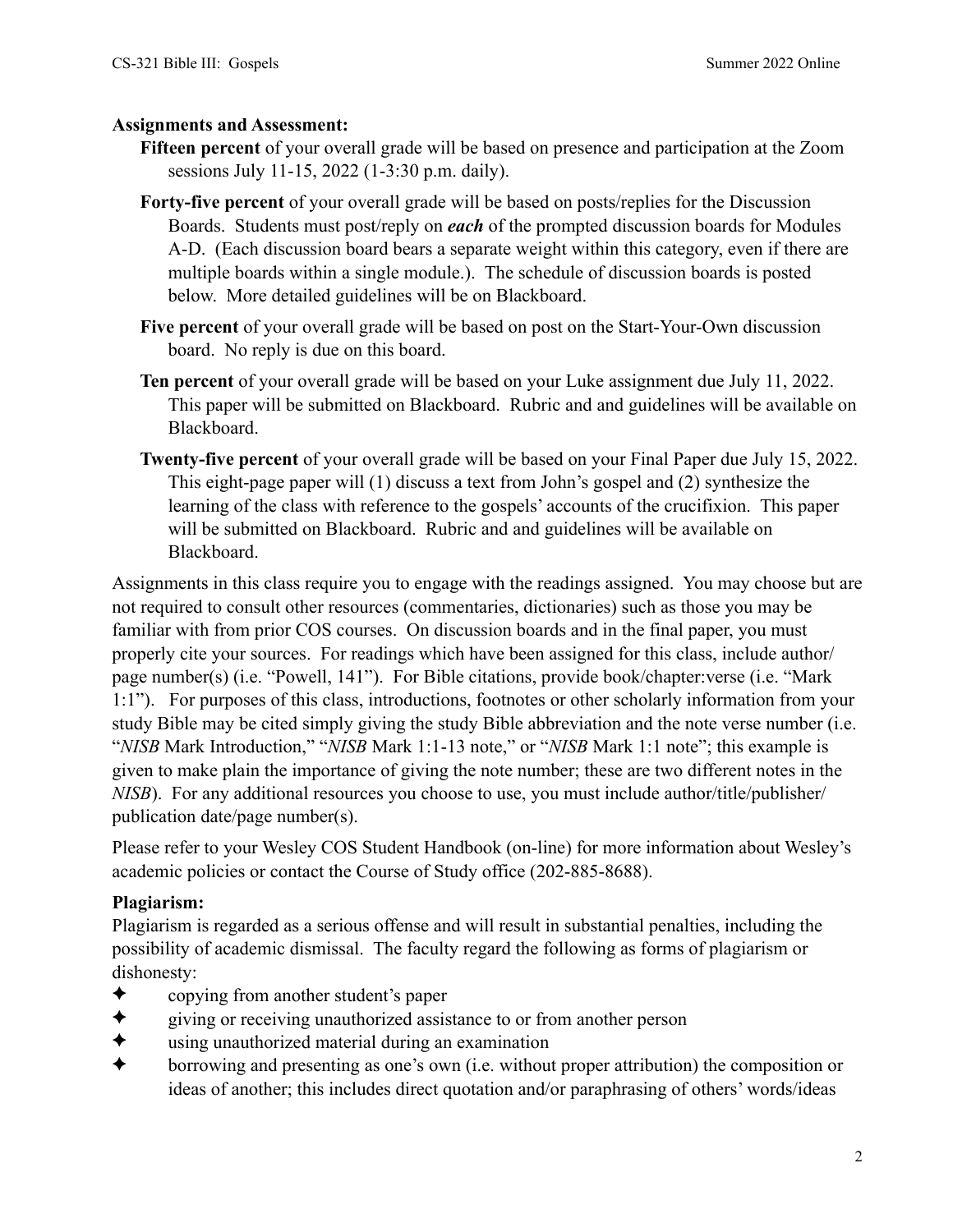**Schedule:** The Blackboard course site will be open and Module A available by Monday May 2. The first discussion board posts (A.1 and A.2) are due by 11:59 p.m. Monday June 6, with replies due by 11:59 p.m. Thursday June 9. *Please carefully review the schedule for posts/replies.* 

## **Module A: Gospel Contexts — Posts due Monday June 6; Replies due Thursday June 9**

- ✦ **Read:** Powell, *Introducing the New Testament*, preface and ch. 1-5 ("NT Background: Roman World"; "NT Background: Jewish World"; "NT Writings," "Jesus," "Gospels").
- ✦ **Watch** *MODULE A* video on Blackboard.
- ✦ **Respond by Monday June 6** to discussion boards A.1 and A.2 (prompts below and on Bb). **Post a reply by Thursday June 9** on discussion board A.1 *and* A.2. Your reply on each board (A.1 and A.2) *(100 words)* should ask a question about their analysis; add an idea to their analysis; or make a new connection between posts.
	- ✦ **A.1** Describe the first century background of the New Testament, including the religious, political, geographic, and cultural contexts. What are the main similarities and differences you see between the world of the first century and the world of today? How does understanding the world of the first century help you understand the gospel writings? How does understanding the world of the first century help you interpret the gospel writings for the world of today? *(450 words; 15 points)*
	- ✦ **A.2:** What is "gospel"? How does the term "gospel" relate to the New Testament writings specifically titled "Gospels"? How is the term "gospel" broader than the New Testament writings titled "Gospels"? How do these insights about the development, use and meanings of the term "gospel" affect the way you preach or teach from the New Testament Gospels? *(350 words; 15 points).*

#### **\*\*\*\*\*\*\*\*\*\*\*\*\*\*\*\*\*\*\*\*\*\*\*\*\*\*\*\*\*\*\*\*\*\*\*\*\*\*\*\*\*\*\*\*\*\*\*\*\*\*\*\*\*\*\*\*\*\*\*\*\*\*\*\*\*\*\*\*\*\*\*\*\*\*\*\*\*\*\*\***

### **Module B: Mark — Posts due Monday June 13; Replies due Thursday June 17**

- ✦ **Read:** The Gospel of Mark. Notice how it works as a story, i.e. how the events unfold, how the characters are depicted, etc. Read Powell, ch. 7 ("Mark").
- ✦ **Watch** *Module B/Mark* on Blackboard.
- ✦ **Respond by Monday June 13** to discussion board B (prompt below and on Bb). **Reply by Thursday June 17** to *one* classmate's post. Your reply *(100 words)* should ask a question about their analysis; add an idea to their analysis; or make a new connection between posts.
	- ✦ **B:** How are the disciples portrayed in the Gospel of Mark? How does Jesus treat them? Do their characters develop (change? mature?) as the story unfolds? If yes, then how? How does Mark portray the disciples at the end of the gospel? [Your answer should focus on the "original ending" of Mark, i.e. 16:1-8 (' … for they were afraid.')]. *(400 words; 25 points)*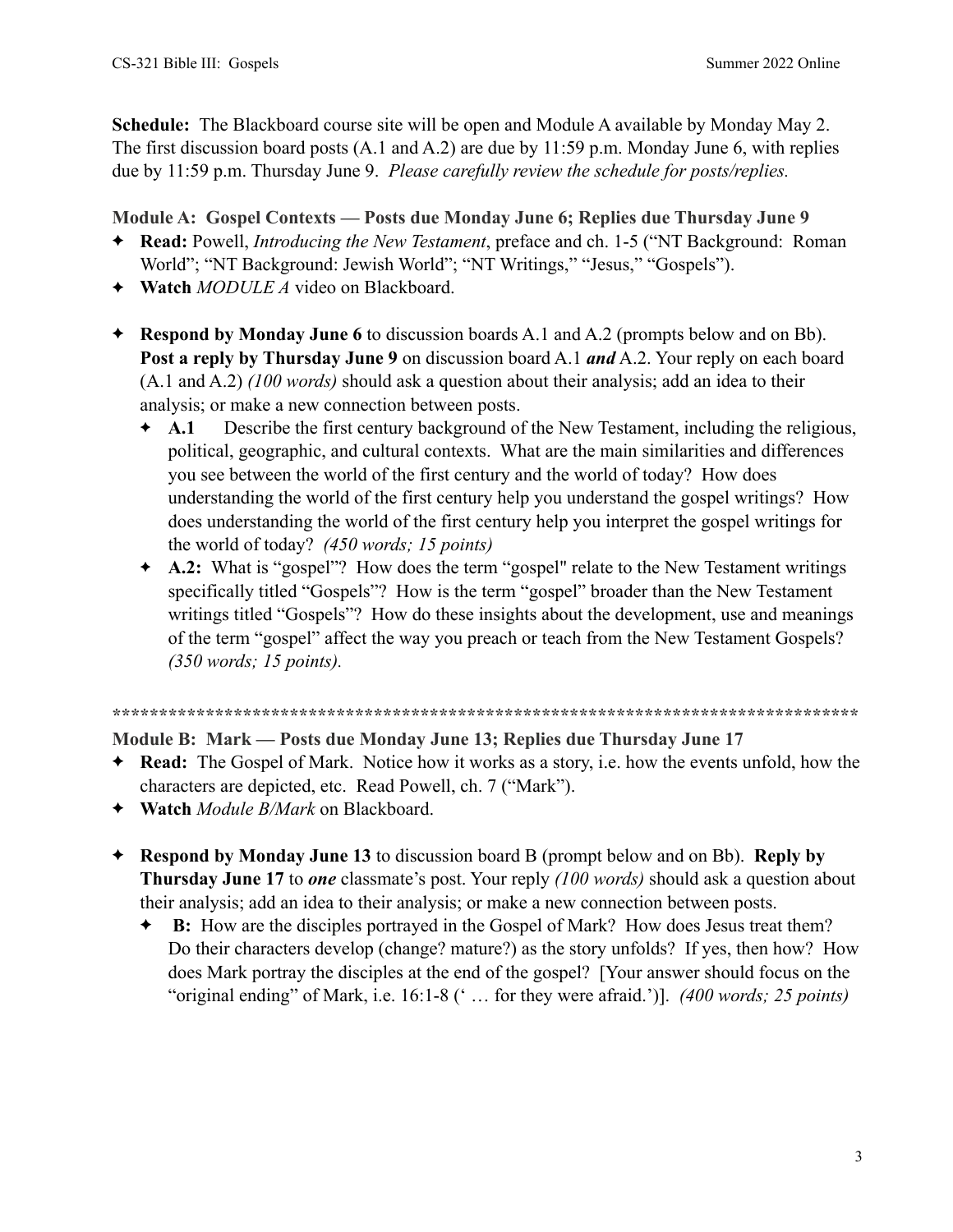**\*\*\*\*\*\*\*\*\*\*\*\*\*\*\*\*\*\*\*\*\*\*\*\*\*\*\*\*\*\*\*\*\*\*\*\*\*\*\*\*\*\*\*\*\*\*\*\*\*\*\*\*\*\*\*\*\*\*\*\*\*\*\*\*\*\*\*\*\*\*\*\*\*\*\*\*\*\*\*\*** 

**Module C: Matthew — Posts due Monday June 20; Replies due Thursday June 23** 

- ✦ **Read:** The Gospel of Matthew; Powell, ch. 6 ("Matthew").
- ✦ **Watch:** *Module C/Matthew* on Blackboard
- ✦ **Respond by Monday June 20** to discussion boards **C.1 and C.2** (prompts below and on Bb). **Reply by Thursday June 23** on both discussion boards, C.1 and C.2. Your reply *(100 words)* should ask a question about their analysis; add an idea to their analysis; or make a new connection between posts. (Reply on C.2 to a classmate who compared a different set of texts.)
	- ✦ **C.1:** What are some of the chief characteristics of the "Kingdom of Heaven" in the Gospel of Matthew? How does the 'Kingdom of Heaven' described Matthew compare to the Roman Empire in which Jesus' disciples (and the gospel writers) were living. How does it compare to the world in which Jesus' disciples live today? *(400 words; 15 points)*
	- ✦ **C.2:** Choose ONE of the sets parallel passages from Matthew and Mark (below). Compare and contrast the passages: What words are used to tell the story? Who are the characters? What do they do/say? In what part of each gospel does the passage occur? What comes before and what comes after? How does each passage exemplify the larger themes of the particular gospel in which it's found? Your post should discuss and analyze the two passages (do not provide a bullet list of similarities/differences). *(400 words; 15 points)*
		- ✦ Matthew 3:7-17//Mark 1:9-11
		- ✦ Matthew 12:9-14//Mark 3:1-6
		- ✦ Matthew 8:18-27//Mark 4:35-41

**\*\*\*\*\*\*\*\*\*\*\*\*\*\*\*\*\*\*\*\*\*\*\*\*\*\*\*\*\*\*\*\*\*\*\*\*\*\*\*\*\*\*\*\*\*\*\*\*\*\*\*\*\*\*\*\*\*\*\*\*\*\*\*\*\*\*\*\*\*\*\*\*\*\*\*\*\*\*\*\*** 

**Module D: Luke and Exegesis — Posts due Mon. June 27; Replies due Thurs. June 30; Start-Your-Own Post due Thurs. July 7; Luke Assignment due Monday July 11;** 

- ✦ **Read:** Tiffany & Ringe ch. 1-5
- ✦ **Read:** The Gospel of Luke; Powell, ch. 8 ("Luke").
- ✦ **Watch:** *Module D/Luke* on Blackboard.
- ✦ **Respond by Monday June 27** to discussion board **D** (prompt below and on Bb). **Reply by Thursday June 30**. Your reply *(100 words)* should ask a question about their analysis; add an idea to their analysis; or make a new connection between posts.
	- ✦ **D: Tiffany & Ringe:** Identify the main points of ch.s 2 ("Encountering the Biblical Text"), 3 ("Close Reading of the Biblical Text") and 4 ("Reading Contextually") (2-3 sentences per chapter). Which of these points seems most significant, surprising, helpful, or challenging? Why? (2-3 sentences to analyze whichever point you select.) *(250 words total; 15 points).*

✦ **Start-Your-Own Discussion — Post due Thursday July 7. No reply required.**

- ✦ What confused/surprised/challenged/delighted you most in the material covered in Modules A-D [Gospel Contexts; Mark; Matthew; Luke]. Your post must be specific in identifying the material referenced and describing the confusion/surprise/challenge/delight.
- ✦ *NOTE*: The goal of this discussion board post is to support preparation for the July 11-15 Zoom sessions. Material relating to the synoptic gospels will be reviewed, in part based on the texts/topics discussed on this board.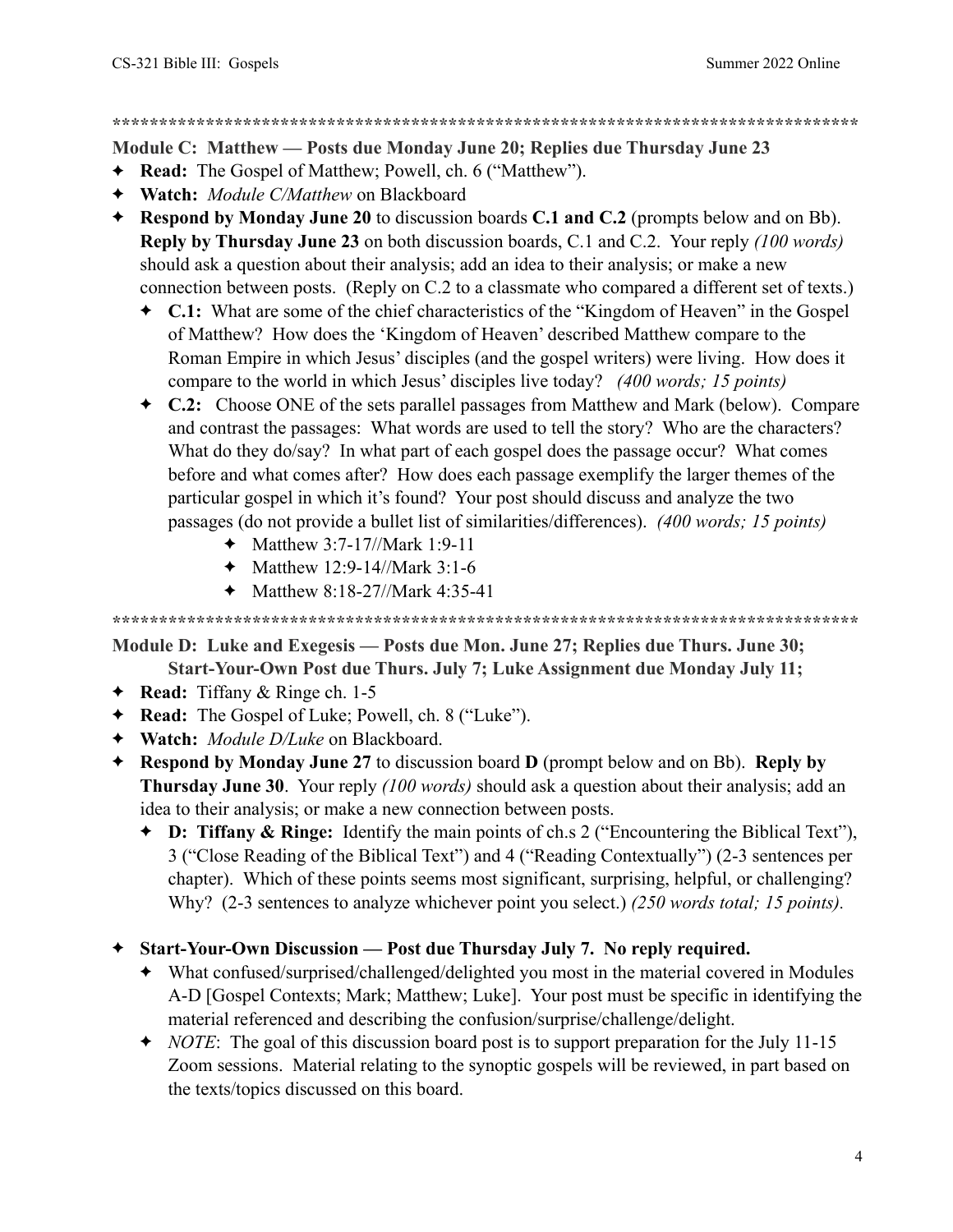- ✦ **Exegete Passage from Luke [Assignment due on Blackboard Monday July 11]:** 
	- ✦ Choose **ONE** of the following passages (below):
		- ← Luke  $6:20-26$ ,
		- ✦ Luke 17:11-19, **or**
		- $\triangleleft$  Luke 22:24-30.
	- ✦ *In 250 words* describe the form and context of the passage you chose. (What kind of text is this (miracle, parable, etc.)? In what part of Luke's gospel does this passage occur? What comes right before and after this particular passage? How does this framing affect the interpretation of the passage? What do we need to know about first century context in order to understand the passage?
	- ✦ *In 250 words* explain what theme(s) important to Luke is present in this passage (What is Luke telling us about God, Jesus, the Spirit and/or discipleship in this passage?)
	- ✦ NOTE: Your paper should demonstrate that you have completed the readings for Luke (the gospel and the Powell chapter) and watched the video on Bb. Your analysis should also be informed by the insights gained from the Tiffany & Ringe chapters assigned.

**\*\*\*\*\*\*\*\*\*\*\*\*\*\*\*\*\*\*\*\*\*\*\*\*\*\*\*\*\*\*\*\*\*\*\*\*\*\*\*\*\*\*\*\*\*\*\*\*\*\*\*\*\*\*\*\*\*\*\*\*\*\*\*\*\*\*\*\*\*\*\*\*\*\*\*\*\*\*\*\*** 

**July 11-15: Zoom sessions 1-3:30 a.m.** Link to be posted on Blackboard site.

- ✦ **For Mon Review:** Modules A-D (I will have posted discussion replies on all boards A-D).
	- ✦ *By 11:59 p.m. Monday submit your Luke assignment in the window provided.*
- ✦ **For Tues Read:** Malbon, 'Narrative Criticism: How Does the Story Read?' in *Mark and Method: New Approaches in Biblical Studies*, Anderson and Moore, ed. (pdf posted on Bb).
- ✦ **For Wed. Read:** The Gospel of John; Powell, ch.9 ("John").
	- ✦ Review the prompt for the Final Paper (below) and start outlining your response.
- ✦ **For Thurs. Read:** Klink, 'Audience' in *How John Works: Storytelling in the Fourth Gospel*, Estes and Sheridan, ed. (pdf posted on Bb).
- ✦ Show up on Zoom prepared to participate!

**\*\*\*\*\*\*\*\*\*\*\*\*\*\*\*\*\*\*\*\*\*\*\*\*\*\*\*\*\*\*\*\*\*\*\*\*\*\*\*\*\*\*\*\*\*\*\*\*\*\*\*\*\*\*\*\*\*\*\*\*\*\*\*\*\*\*\*\*\*\*\*\*\*\*\*\*\*\*\*\*** 

**Final Paper Due on Blackboard Friday July 15, by 11:59 p.m.** 

- ✦ **John's Gospel** (2-3 pages)
	- ✦ Choose **ONE** of the following passages from John:
		- $\blacklozenge$  John 3:1-21 (Jesus and Nicodemus),
		- ✦ John 6:24-35 (Jesus and Bread), **or**
		- $\blacklozenge$  John 10:1-10 ("I am..." the Shepherd).
	- ✦ *In 250 words* describe the form and context of the passage you chose. (What kind of text is this (miracle, parable, etc.)? In what part of John's gospel does this passage occur? What comes right before and after this particular passage? How does this framing affect the interpretation of the passage? What do we need to know about first century context in order to understand the passage?)
	- ✦ *In 250 words* explain what theme(s) important to John is present in this passage (What is John telling us about God, Jesus, the Spirit and/or discipleship in this passage?)